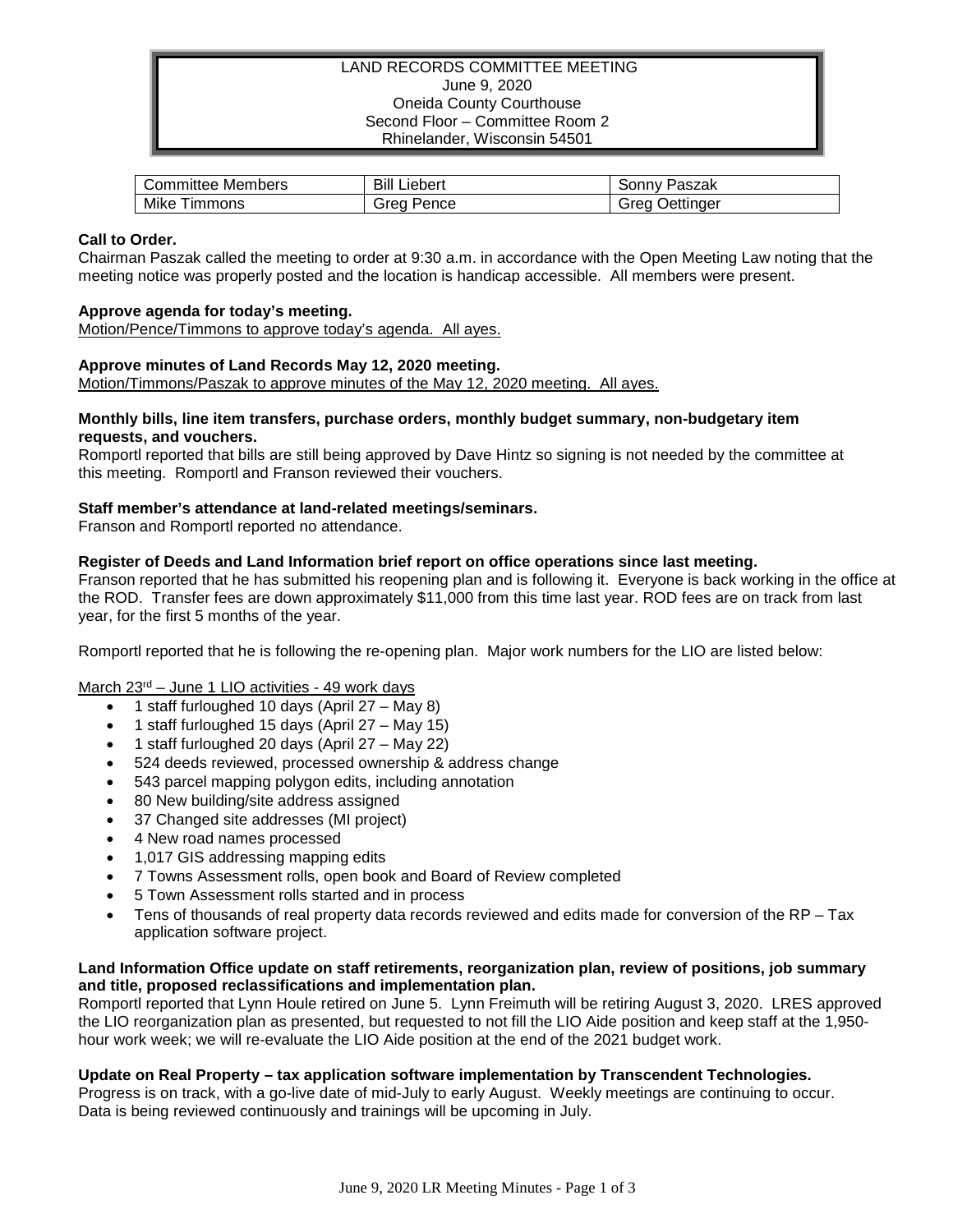# **Work agreements, demolition plans and minimum bid for tax foreclosed parcel # WB 519-1, 2115 Spring Creek Rd, Woodboro.**

Romportl updated the committee that this tax delinquent property has had a survey completed and now that the property line is established, we can tell which buildings are over the line. The neighbor to the north, McGuire, has an agreement in place with the County, for a contractor to remove the buildings on the north line. Clean-up is estimated to be complete by July of 2020. Romportl recommended to set the sale price for the next land sales at \$19,900 as there will still be debris and left on the county side of the property.

Motion/Timmons/Pence to authorize the signing of the agreement for the removal of the buildings and to submit the demolition permit. 4 Ayes. Oettinger abstained from vote.

Motion/Pence/Timmons to offer WB 519-1 after building demolish at \$19,900.00 as the minimum bid. All Ayes.

## **10:00 AM Opening of the sealed bids received for properties that were offered for sale with the bid deadline of 4PM, June 5, 2020 and discuss/act/award bids.**

Romportl noted that the parcels offered for sale were published in the Northwoods River News legal section for one week as required by statute. He also noted they were advertised in the classified sections of the area newspapers, online at the Oneida County website, a large emailing to interested parties, a hard copy to people on the mailing list, and adjoining landowners were contacted. Four (4) bids were received on time in the Clerk's Office. The bids are as follows:

| Parcel #                                           |    | <b>Bid</b> | <b>Name</b>                     |  |  |
|----------------------------------------------------|----|------------|---------------------------------|--|--|
|                                                    |    |            |                                 |  |  |
| <b>WR 1426</b>                                     | \$ |            | 7,787.67 Duane & Alicia Kostuch |  |  |
|                                                    |    |            |                                 |  |  |
| WR 1426                                            | \$ |            | 7,552.00   Richard & Kaye Kaye  |  |  |
|                                                    |    |            |                                 |  |  |
| <b>MO 205-1</b>                                    |    |            | \$12,600,00 Erik Whitesides     |  |  |
|                                                    |    |            |                                 |  |  |
| MO 205-1                                           |    |            | \$10,600.00   Todd A. Roberts   |  |  |
| $***$<br>Bids Highlighted in Gray & Bold are being |    |            |                                 |  |  |
| forwarded to County Board for Final Approval       |    |            |                                 |  |  |

Motion/Timmons/Paszak to accept land sale bids as received, to award the following properties to the highest bidders and deposit 1<sup>st</sup> and 2<sup>nd</sup> place bidders' bid guarantee per the bid processing procedures, and move forward with the land sales. Highest bids are WR-1426 to Duane & Alicia Kostuch for \$7,787.67; MO 205-1 to Erik Whitesides for \$12,600.00. All ayes.

# **Resolution to sell tax foreclosed property to be forwarded to County Board.**

Motion/Pence/Liebert to forward the Resolution of the sale of the above properties to the highest bidder, as a consent agenda item, to the County Board. All ayes.

# **Review of unsold tax foreclosed properties, setting minimum bids and bid deadline.**

The committee discussed new minimum bids for the properties that did not sell.

|           |           |                        | <b>Minimum Bid</b> |
|-----------|-----------|------------------------|--------------------|
| Parcel    | Town      | <b>Address</b>         | Amount             |
|           |           |                        |                    |
| NE 689-13 | Newbold   | Black Lk Rd (Easement) | \$2,900            |
| PL 160-3  | Pine Lake | Trails End Rd          | \$2,900            |
| PL 343    | Pine Lake | Land Locked            | \$7,500            |

Motion/Timmons/Paszak to set new minimum bids as listed above, with a new set of land sales being offered with a bid due date of October 2, 2020. All ayes.